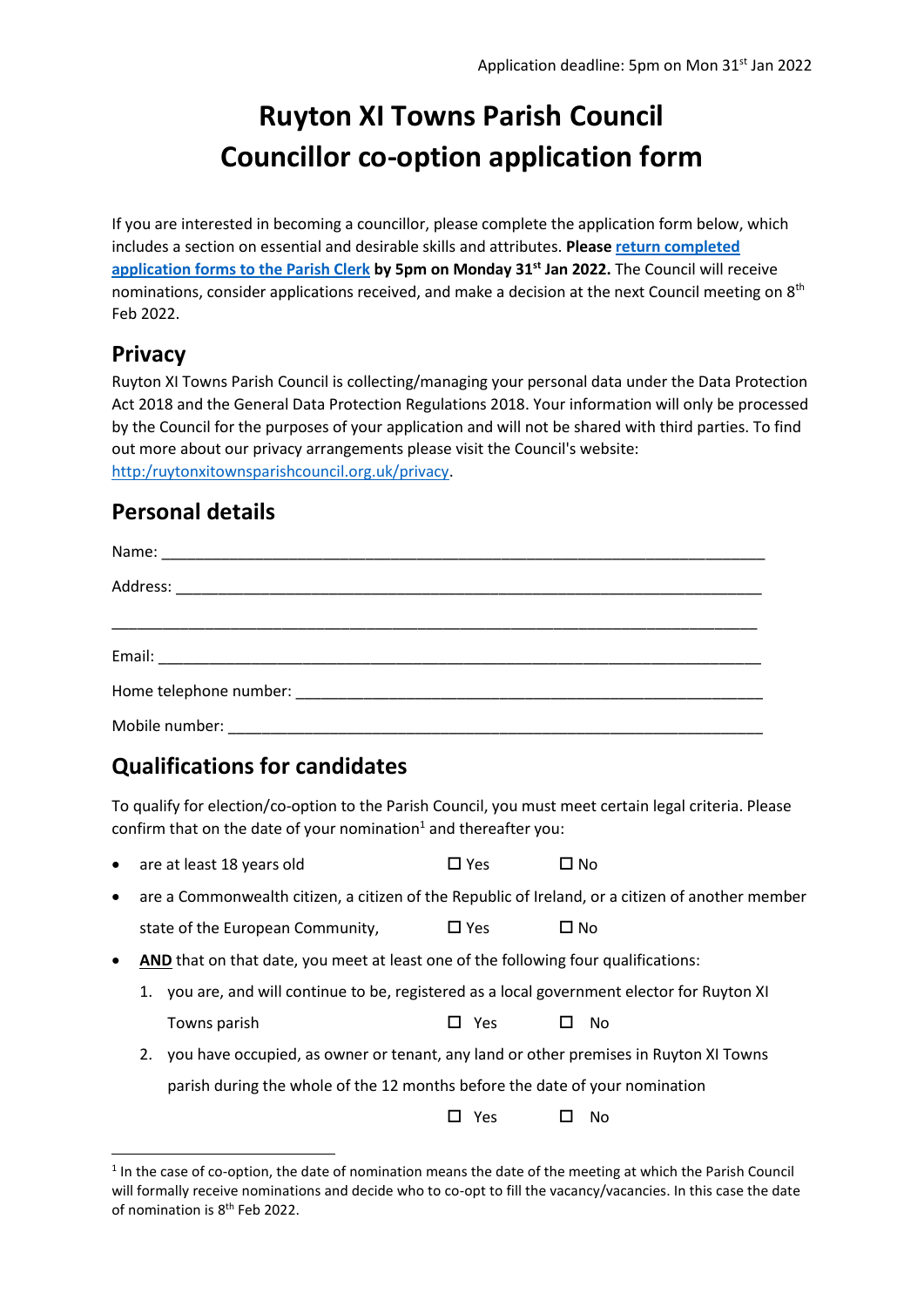- 3. your principal or only place of work during that 12 months has been in Ruyton XI Towns parish Yes  $\Box$  Yes  $\Box$  No
- 4. you have resided in Ruyton XI Towns parish or within 4.8km of it during the whole of those 12 months. Yes  $\Box$  Yes  $\Box$  No.

### **Disqualifications for candidates**

There are certain disqualifications for election, of which the main (see S.80 of the Local Government Act 1972) are:

- 1. holding a paid office under the parish council
- 2. bankruptcy
- 3. having been sentenced to a term of imprisonment (whether suspended or not) of not less than three months, without the option of a fine, during the five years preceding your election/co-option, **AND**
- 4. being disqualified under any enactment relating to corrupt/illegal practices.

#### **Essential skills and attributes**

- Sound knowledge and understanding of local affairs and an interest in the local community.
- Ability and willingness to represent the council and the community.
- A commitment to champion the views of the community.
- Good interpersonal skills.
- Ability and willingness to work closely with other members, to be respectful of others' views, and maintain good relationships with all members and staff.
- To be prepared to undertake relevant training, as a minimum, Fundamentals of Councillors and Code of Conduct.
- Ability and willingness to attend evening meetings of the council, and potentially meetings of other local authorities and local bodies.
- Ability and willingness to work with council partners e.g. voluntary groups, other parish councils, and Shropshire Council.
- To be enthusiastic, to read information shared by staff and other members, and to participate fully in council matters.
- To communicate clearly and in a manner appropriate for the intended audience.
- To be flexible in your approach.

#### **Desirable skills and attributes**

• Willingness to take on a special interest role within the council and be a point of contact for queries relating to that interest.